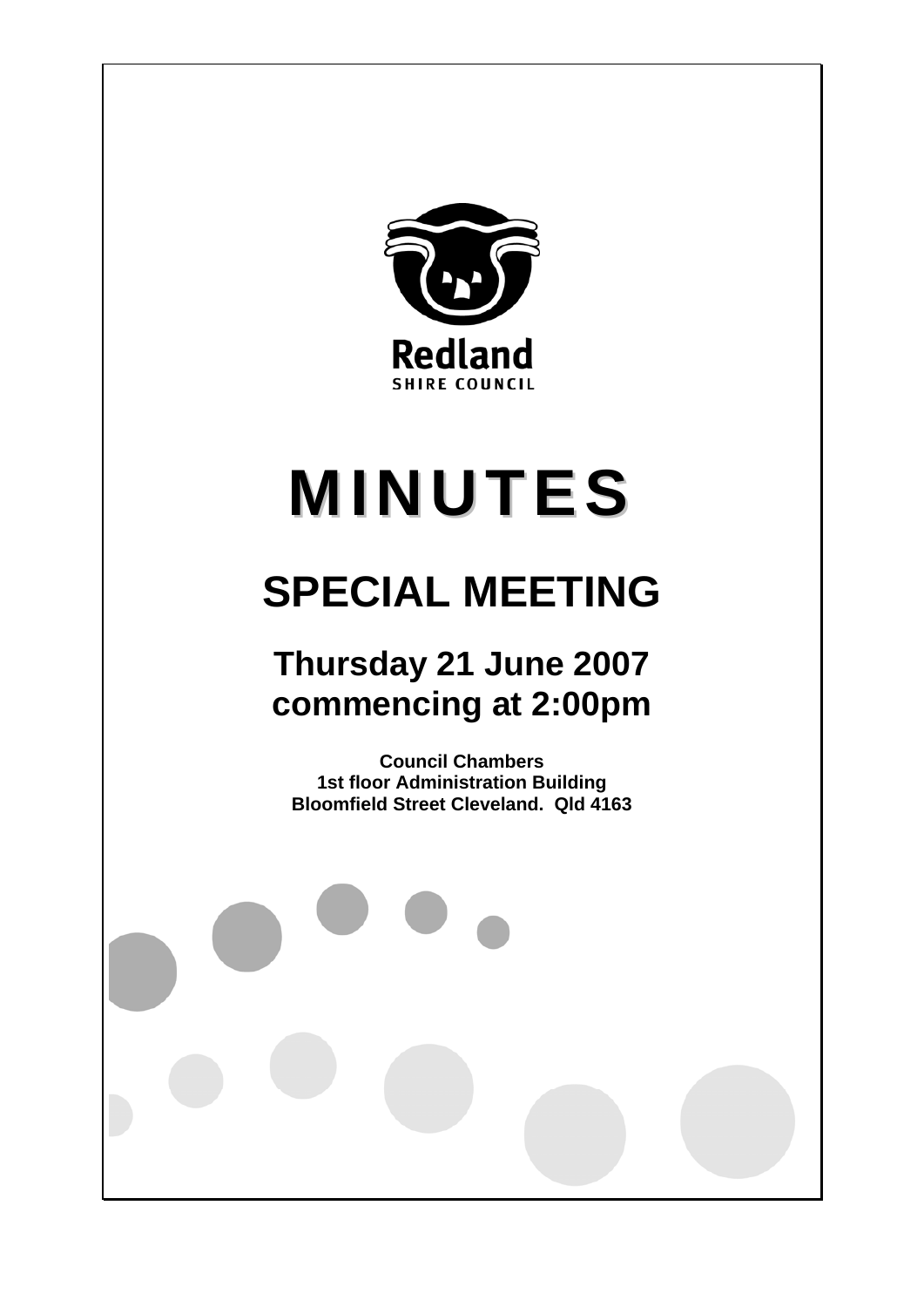### **TABLE OF CONTENTS**

| <b>ITEM</b>  |                                                   | <b>SUBJECT</b>                                     | <b>PAGE NO</b> |
|--------------|---------------------------------------------------|----------------------------------------------------|----------------|
| 1            |                                                   |                                                    |                |
| $\mathbf{2}$ | DECLARATION OF INTEREST ON ANY ITEMS OF BUSINESS2 |                                                    |                |
| $\mathbf{3}$ |                                                   |                                                    |                |
|              | 3.1                                               | REPORT FROM PLANNING AND POLICY 3                  |                |
|              | 3.1.1                                             | <b>REDLANDS LOCAL GROWTH MANAGEMENT STRATEGY 3</b> |                |
| 4            | 15                                                |                                                    |                |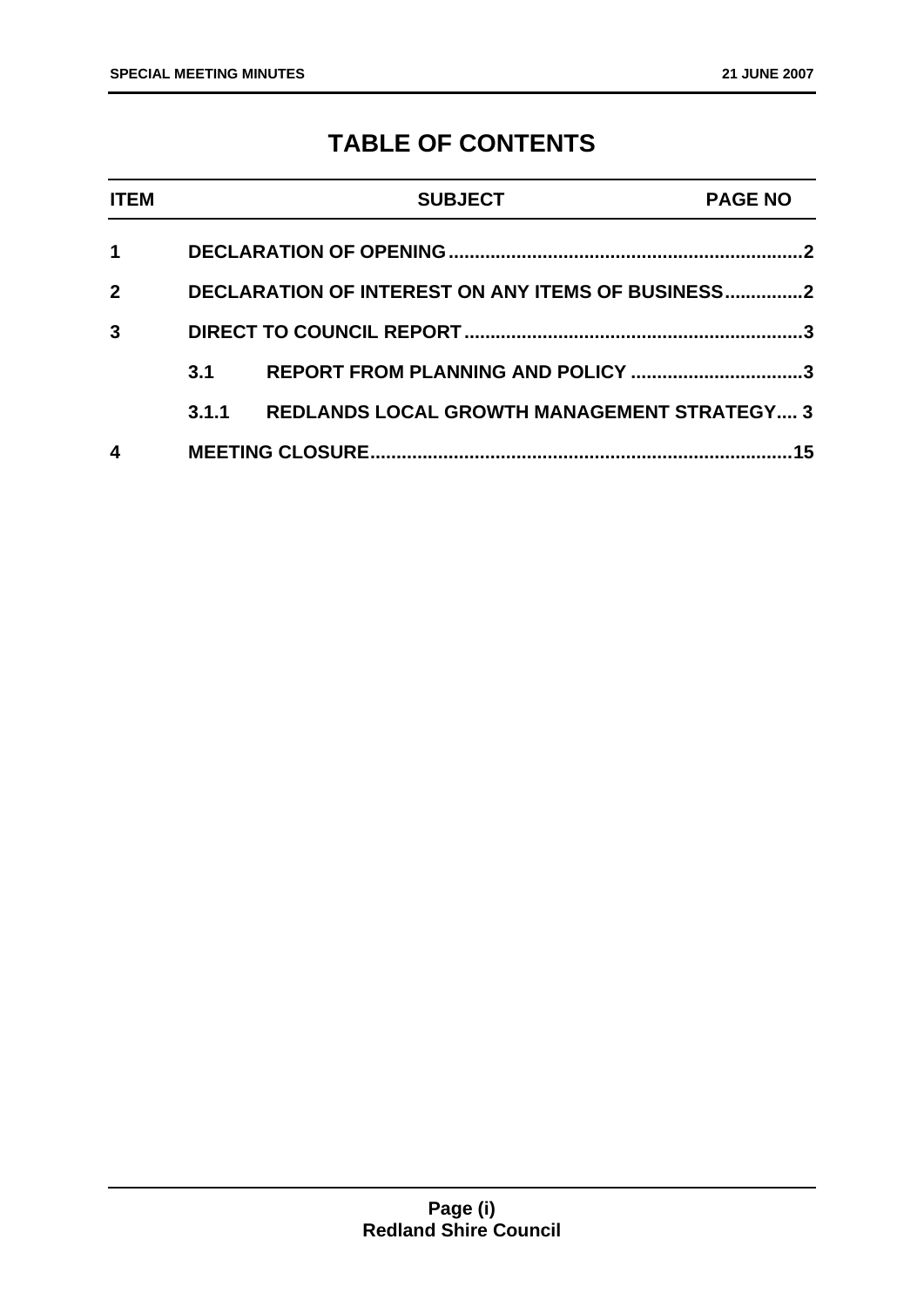#### **1 DECLARATION OF OPENING**

The Mayor declared the meeting open at 2.00pm.

#### **MEMBERS PRESENT:**

| Cr D H Seccombe | Mayor                                  |
|-----------------|----------------------------------------|
| Cr P J Dowling  | Deputy Mayor and Councillor Division 4 |
| Cr A G Barker   | <b>Councillor Division 1</b>           |
| Cr C B Ogilvie  | <b>Councillor Division 2</b>           |
| Cr D A Henry    | <b>Councillor Division 3</b>           |
| Cr J L Burns    | <b>Councillor Division 5</b>           |
| Cr T Bowler     | Councillor Division 6                  |
| Cr M A Elliott  | <b>Councillor Division 7</b>           |
| Cr A R Beard    | <b>Councillor Division 8</b>           |
| Cr K M Williams | <b>Councillor Division 9</b>           |
| Cr H J Murray   | <b>Councillor Division 10</b>          |
|                 |                                        |

(Cr Murray entered the meeting at 2.05pm.)

#### **EXECUTIVE LEADERSHIP GROUP:**

| Mrs S Rankin   | <b>Chief Executive Officer</b>                |
|----------------|-----------------------------------------------|
| Mr G Underwood | <b>General Manager Planning &amp; Policy</b>  |
| Mr M Goode     | <b>General Manager Customer Services</b>      |
| Mr R Turner    | <b>General Manager Corporate Services</b>     |
| Mr W Dawson    | Manager Land Use Planning                     |
| Mr S Hill      | Senior Advisor Local Area & Regional Planning |

#### **MINUTES:**

Mrs T Dunn **Corporate Meetings & Registers Team Leader** 

#### **2 DECLARATION OF INTEREST ON ANY ITEMS OF BUSINESS**

Nil.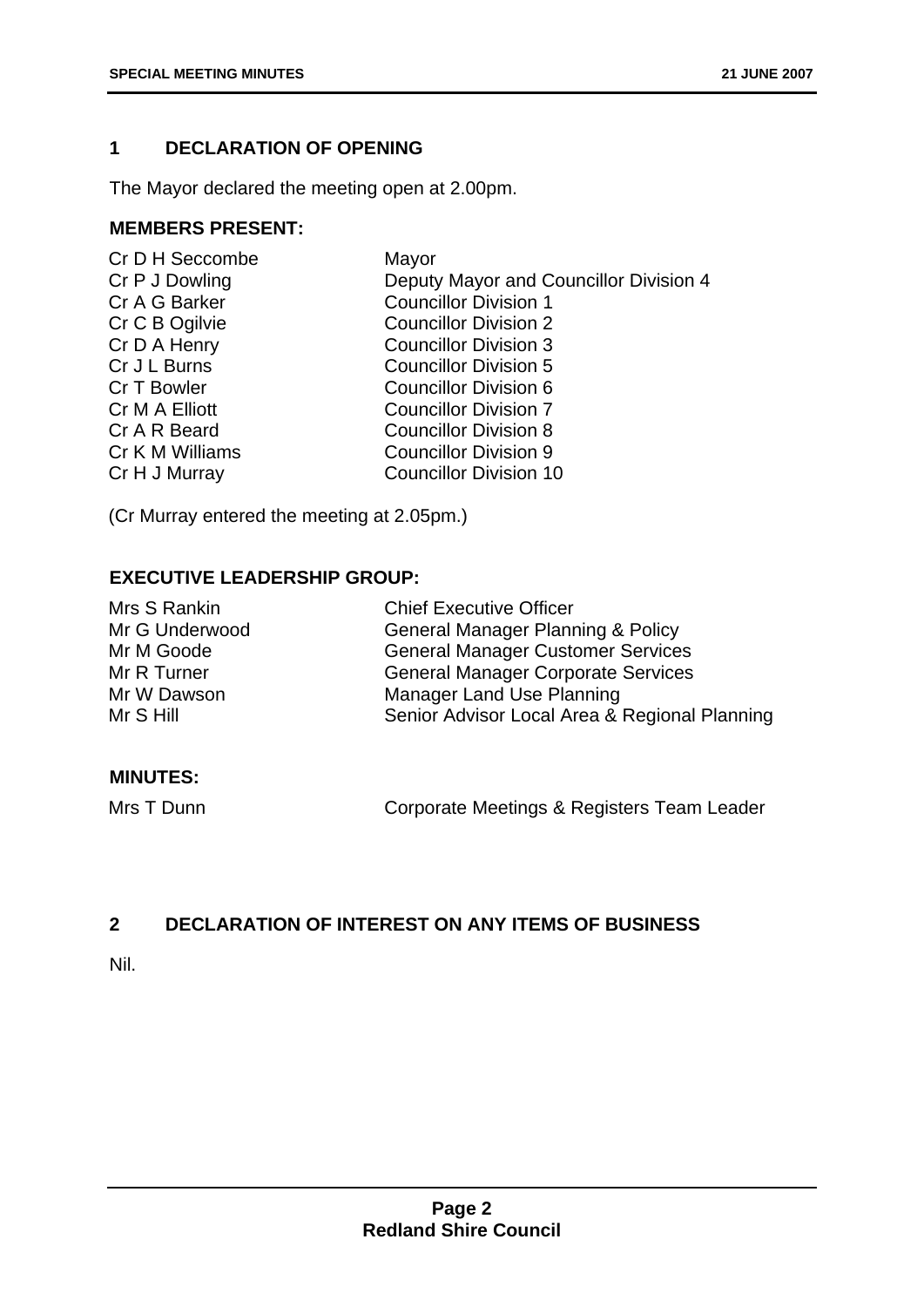#### **3 DIRECT TO COUNCIL REPORT**

#### **3.1 REPORT FROM PLANNING AND POLICY**

#### **3.1.1 REDLANDS LOCAL GROWTH MANAGEMENT STRATEGY**

| <b>Dataworks Filename:</b>       | <b>LUP Studies - Local Growth Management</b><br><b>Strategy</b>                                                                                                                                                                                                                                                                                                                                                     |
|----------------------------------|---------------------------------------------------------------------------------------------------------------------------------------------------------------------------------------------------------------------------------------------------------------------------------------------------------------------------------------------------------------------------------------------------------------------|
| <b>Attachments:</b>              | <b>Annexure 1 - Draft Redlands Local Growth</b><br><b>Management Strategy</b><br><b>Annexure 2 – Draft Planning Report &amp; App1,2,4</b><br><b>Annexure 2 - Appendix 3</b><br><b>Annexure 3 – Draft Schedule of Implementation</b><br><b>Activities</b><br><b>Annexure 4 - Local Growth Management Strategy</b><br><b>Process</b><br>Annexure 5 – Map – Proposed Major<br><b>Development Area South Thornlands</b> |
| <b>Responsible Officer Name:</b> | <b>Wayne Dawson</b><br><b>Manager Land Use Planning</b>                                                                                                                                                                                                                                                                                                                                                             |
| <b>Author Name:</b>              | <b>Stephen Hill</b><br>Senior Advisor, Local Area & Regional Planning                                                                                                                                                                                                                                                                                                                                               |

#### **EXECUTIVE SUMMARY**

Council is required to prepare a Local Growth Management Strategy. The Local Growth Management Strategy must set out Council's strategy for achieving the urban development aspects of the South East Queensland Regional Plan 2005-2026. This report presents the draft Local Growth Management Strategy (LGMS), associated Planning Report and Schedule of Implementation Activities for Council adoption and referral to the Office of Urban Management for First State Interest Review.

#### **PURPOSE**

To present the draft Local Growth Management Strategy (LGMS), associated Planning Report and Schedule of Implementation Activities to Council for endorsement and referral to the Office of Urban Management for First State Interest Review.

#### **BACKGROUND**

The *Integrated Planning Act 1997* (IPA) was amended in 2004 to introduce a statutory regional planning process for South East Queensland. The South East Queensland (SEQ) Regional Plan 2005-2026 (SEQ Regional Plan) was subsequently released in June 2005. The SEQ Regional Plan aims to manage the SEQ region's rapid growth and represented the first statutory plan in Queensland.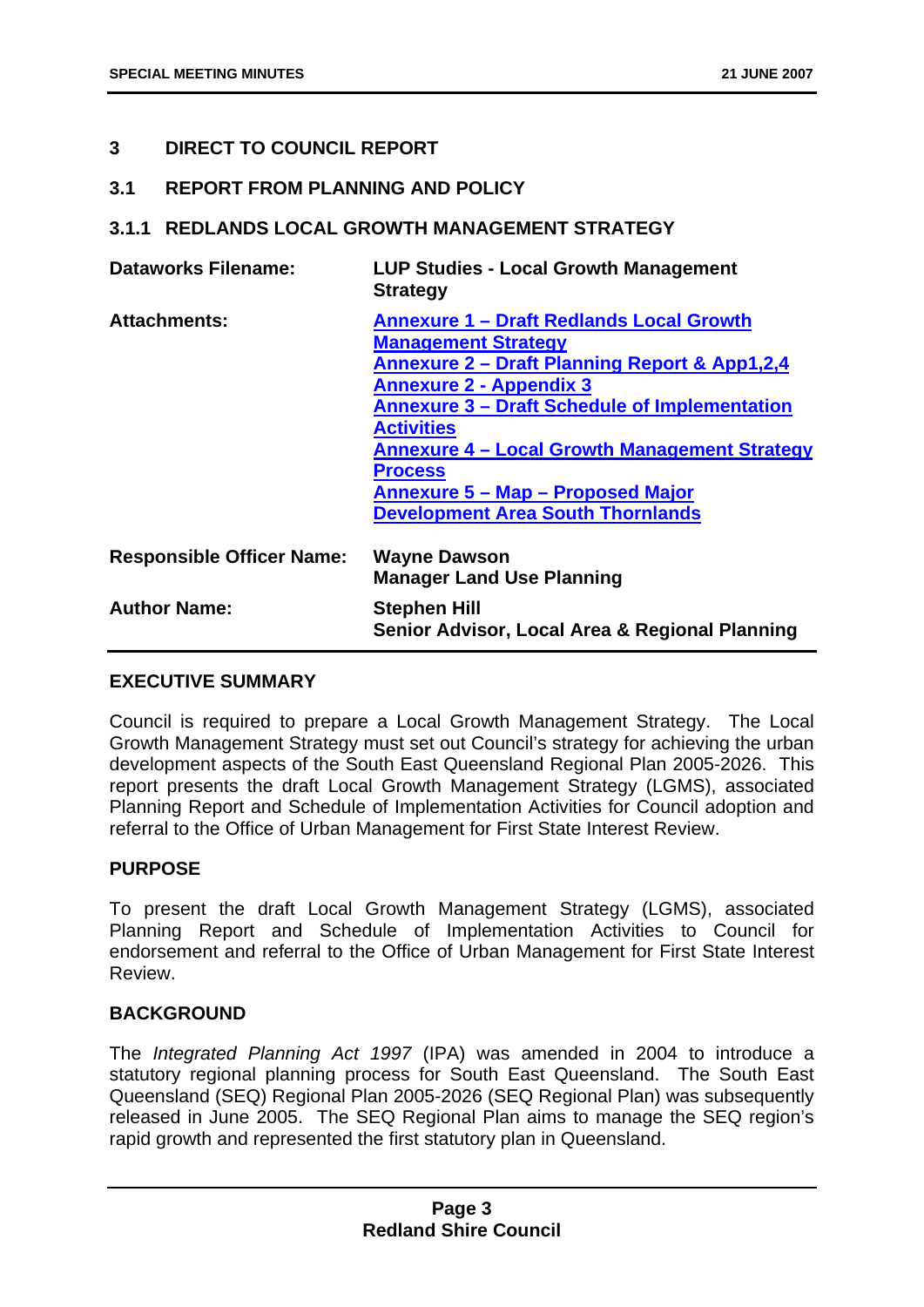With the introduction of the SEQ Regional Plan each local government in South East Queensland is required to prepare a Local Growth Management Strategy (LGMS). A report to the Planning and Policy Committee of 18 August 2006 advised Council of this requirement and the process for preparing a LGMS.

The LGMS is the vehicle through which Council sets out its strategy for achieving the urban development aspects of the Regional Plan at the local level. More specifically the purpose of the LGMS is to:

- Implement the urban development aspects of the SEQ Regional Plan at the local level in consultation with the community;
- Identify where and in what form urban growth and change will occur in a way consistent with the SEQ Regional Plan; and
- Identify how growth and change will be facilitated by Council through planning scheme amendments and non-planning scheme measures. (Note: The process of bringing the Redlands Planning Scheme into alignment with the SEQ Regional Plan commenced mid July 2005 with the identification of inconsistencies between the Regional Plan and Redlands Planning Scheme. This matter was reported to Council on 26 October 2005, through the Planning and Policy Committee, Item 11.2.4 refers.)

The LGMS predominantly applies to land within the Shire located within the Urban Footprint and the Southern Redland Bay (Redland Bay South) Investigation Area designation under the SEQ Regional Plan. Land within the Regional Landscape and Rural Production Area designation of the SEQ Regional Plan is only considered in the LGMS in terms of its connections (e.g. traffic and transport) and corridor (e.g. ecological) linkages with land within the Urban Footprint and Southern Redland Bay (Redland Bay South) Investigation Area.

Recognising the LGMS will have a statutory role under the IPA, the State Government's Office of Urban Management (OUM) has identified that it is desirable that each local government's LGMS is prepared on a consistent basis and are compatible with IPA and other planning legislation. To achieve this outcome, OUM have previously released an Implementation Guideline and Advisory Paper. These documents contain details of an indicative structure for a LGMS, together with guidance on the content of each section, template text and mapping style guide. The draft Redlands LGMS has been prepared to comply with these requirements.

The LGMS must also be supported by two non-statutory supporting documents. They are:

1. A Schedule of Implementation Activities that shows how Council intends to achieve the LGMS outcomes. These implementation activities include proposed amendments to the planning scheme, together with a range of other implementation measures such as commitments to revise or update other policies and strategies. On approval of the LGMS by the Regional Planning Minister this Schedule becomes an agreement between the State Government and Council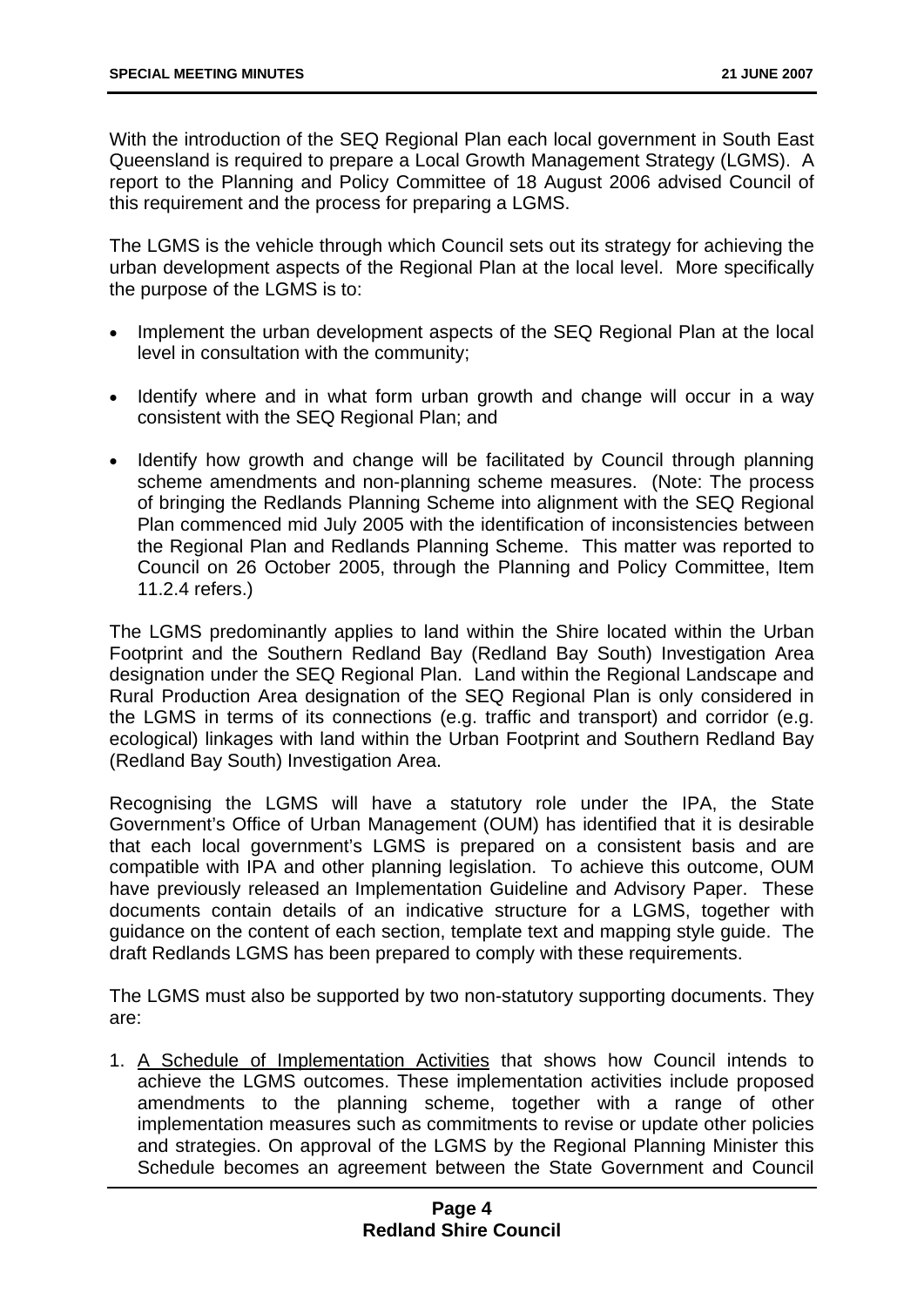about the implementation of the urban development aspects of the SEQ Regional Plan.

2. A Planning Report that documents the results of technical studies undertaken in the development of the LGMS, and demonstrates that the LGMS is consistent with the urban development aspects of the SEQ Regional Plan.

Copies of the draft Redlands LGMS, the Planning Report and Schedule of Implementation Activities are attached as Annexures 1, 2 and 3, respectively.

#### **ISSUES:**

#### **1. ASSESSMENT OF CORE MATTERS**

The OUM Implementation Guideline No 2 "Local Growth Management Strategies" identifies a list of core matters that must be considered and integrated into a LGMS. The core matters include:

- assessment of housing needs and diversity;
- infill and redevelopment:
- greenfield development;
- regional activity centres;
- transit oriented development:
- economic activity and employment;
- infrastructure: and
- urban open space.

Each of the above matters has been examined as part of the preparation of the draft Redlands LGMS. The key findings of these investigations can be summarised as follows:

#### **Assessment of Housing Needs and Diversity**

(a) The SEQ Regional Plan sets out minimum dwelling targets for infill and redevelopment within existing urban areas and indicative numbers of dwellings to be accommodated through greenfield development. (17,500 new dwellings comprising 8,100 infill dwellings and 9,400 greenfield dwellings). Based on the outcomes of background studies and requirements of OUM, the draft Redlands LGMS outlines measures to exceed these targets by accommodating 24,800 new dwellings comprising 12,800 infill dwellings and 12,000 greenfield dwellings.

 The draft LGMS provides for a population projection of 187,949 which is midrange between the PIFU Population Projections (2006) medium series 182,678 and high series 201,307. Most recent written advice from OUM has advised that OUM recommends that Councils should now be planning for the current 2006 medium projections as a minimum. It is considered that the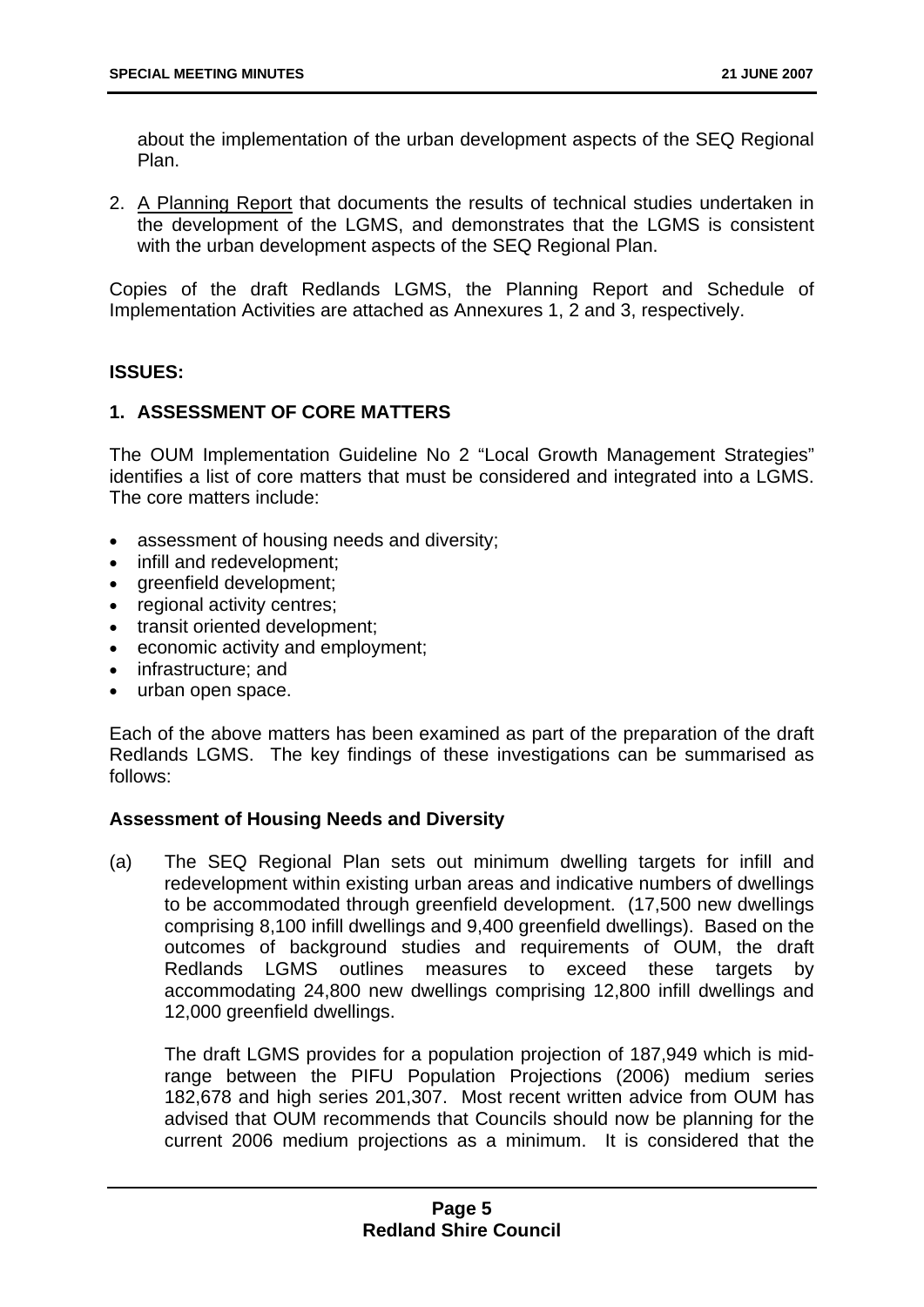population projections achieved by the LGMS are consistent with OUM's advice.

 As previously advised to Council on several occasions, there has always been a significant difference between the PIFU population projections and the SEQ Regional Plan dwelling targets. The OUM has advised local governments it will make one bulk revision to its target figures in the 2009/2010 Review of the SEQ Regional Plan after all SEQ local governments have finalised their LGMS documents.

- (b) Housing Analysis Data provided by the Department of Housing identifies an undersupply of small dwellings (1 and 2 bedroom) and a comparative oversupply of larger dwellings (3+ bedrooms). With changes to the size of households and housing affordability to remain a significant issue, delivering an appropriate mix of housing to meet the community's demographic needs is critical.
- (c) Improvement in housing affordability may in part be achieved through a range of planning scheme and non planning scheme measures. However, this issue cannot be wholly addressed by the draft Redlands LGMS and requires a much broader approach across all levels of government and the development industry.

#### **Infill and Redevelopment**

- (a) Infill development is critical to ensuring that future population growth occurs in an efficient manner. Consolidation of urban areas contributes to the creation of a compact Shire settlement pattern that facilitates an efficient pattern of urban development, minimises adverse impacts on natural systems and promotes an efficient use of infrastructure and public transport systems.
- (b) About 51.7% of the Shire's growth to 2026 will be achieved through infill and redevelopment of existing developed areas. SEQ Regional Plan targets require the Shire to accommodate 8100 dwellings by infill by 2026. The Shire will meet and exceed these targets with plans to accommodate some 12,800 new dwellings in defined infill areas.
- (c) The infill dwellings requirements can be met by existing land use allocations provided in the Redlands Planning Scheme which provides opportunities for:
	- Mixed use development and the development of multi storey residential units in the two Principal Activity areas at Cleveland and Capalaba and other identified centres in the Shire;
	- Medium density housing forms in various areas selected in response to proximity of public transport and centres, existing urban infrastructure capabilities and considerations of potential impact on existing residential community, local character and identity; and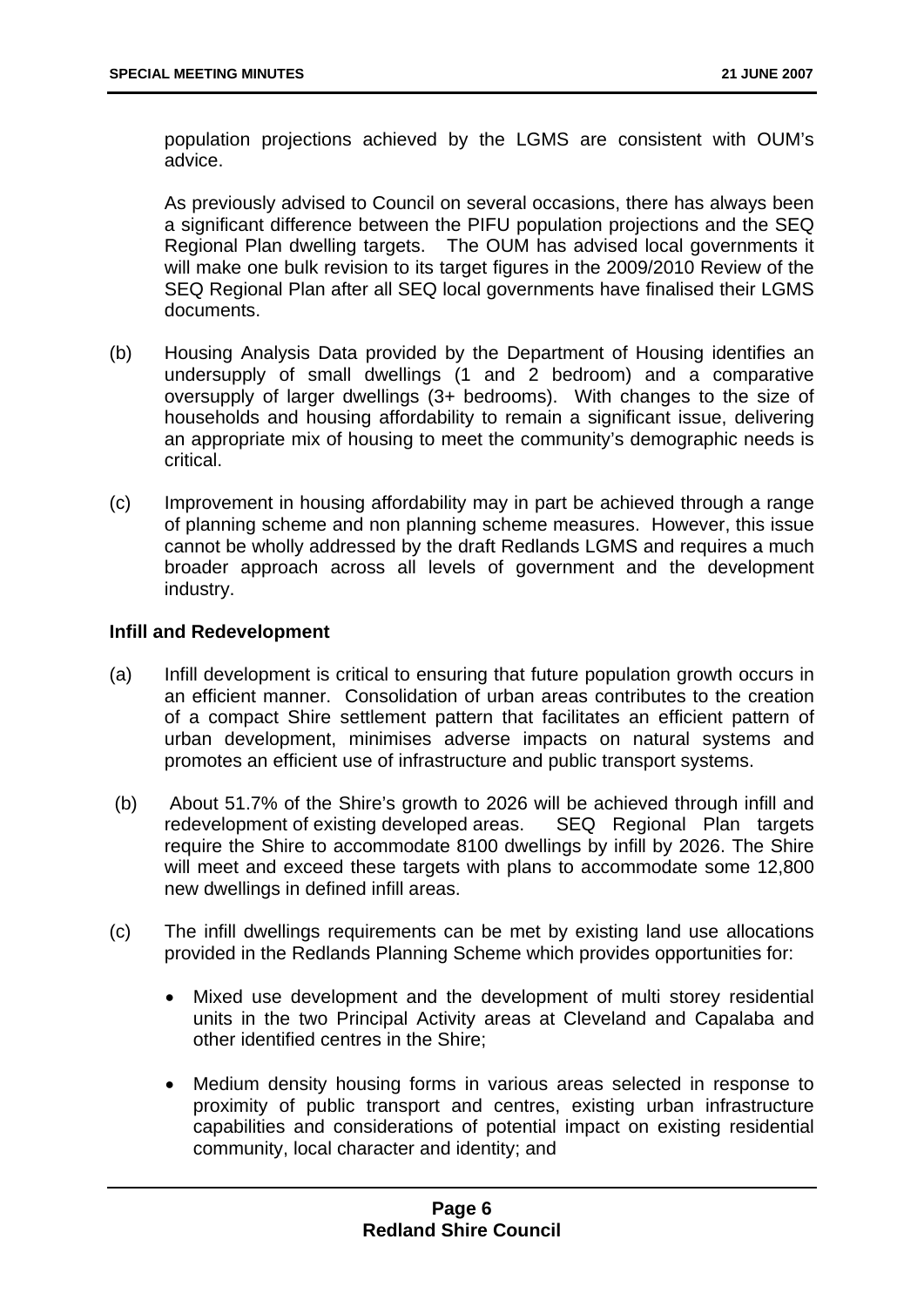- Smaller lot sizes and opportunity for dual occupancies and small lots within the urban residential areas of the Shire.
- (d) Master plans for the sites identified as Transit Oriented Communities will be progressively undertaken during the life of this LGMS.
- (e) Further infill capacity will remain post 2026 in the form of multi-unit dwellings in the Major and Neighbourhood Centres, and Medium Density Residential zoned land, including MDR1 zoned parcels.
- (f) The major infill area within the Shire to 2026 and beyond is the Southern Moreton Bay Islands with approximately 822 hectares (8375 vacant lots) available for future urban development.

#### **Greenfield Development**

- (a) SEQ Regional Plan targets require the Shire to accommodate 9,400 dwellings within greenfield areas by 2026. The Shire will meet and exceed these targets with plans to accommodate 12,000 new dwellings in defined greenfield areas. Approximately 48.3% of the Shire's dwelling growth to 2026 will be achieved through greenfield development.
- (b) SEQ Regional Plan recognises that land available for urban development is a finite resource and requires careful planning to ensure efficient use. The SEQ Regional Plan requires structure plans be developed for Major Development Areas and master plans for individual precincts.
- (c) Redland Shire's urban area includes designated major development areas for residential development at South East Thornlands and Kinross Road, the preparation of structure plans for both these areas has commenced. In addition, studies are underway to investigate the most appropriate long term land use for the Southern Redland Bay Investigation Area. A master plan will also be prepared for the 27 ha greenfield area located at Bunker Road, Victoria Point. As part of this master planning process investigations will also be undertaken of the 115 ha parcel of land located between Bunker Road and Double Jump Road, located within the Urban Footprint of the SEQ Regional Plan but currently predominantly zoned rural under the Redlands Planning Scheme. Subject to further investigation and structure planning, opportunities for the inclusion of residential development may arise within the Thornlands Integrated Enterprise Area (an area being set aside to provide for the Shire's future local employment needs to 2026 and beyond).
- (d) Those areas together with other greenfield areas have sufficient capacity to meet future dwelling requirements to 2026 providing 12,000 new dwellings in designated greenfield areas.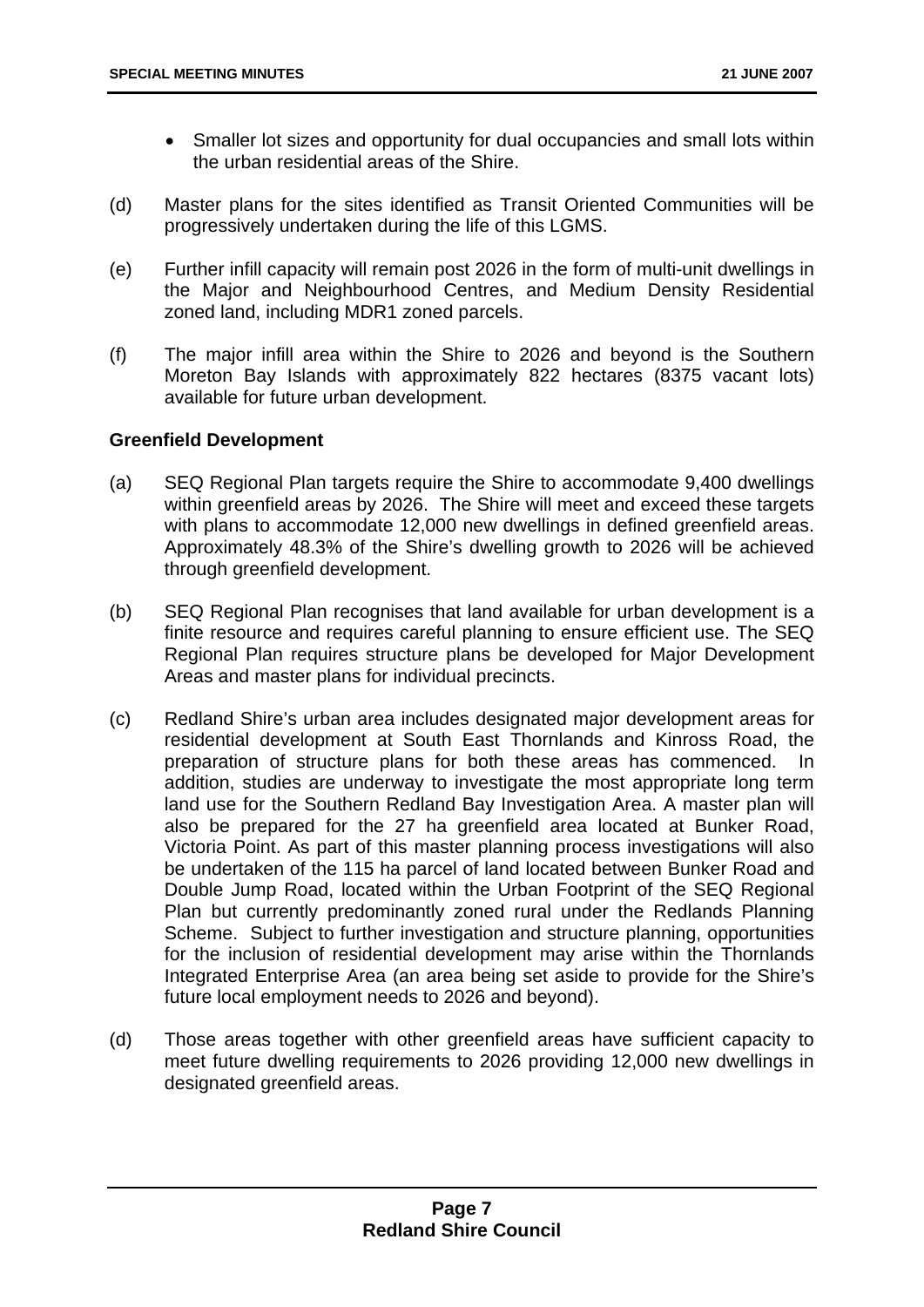#### **Regional Activity Centres**

- (a) The SEQ Regional Plan identifies a regional activities centre network which identifies the intended role and function of each type of centre in the network. Two Principal Activity Centres at Capalaba and Cleveland are identified by SEQ Regional Plan. Recognising its role and function, the Victoria Point centre also satisfies the criteria for designation as a Major Activity Centre under the SEQ Regional Plan. These Activity Centres are supported by a network of district, neighbourhood and lower order local centres across the Shire.
- (b) The Shire's integrated network of centres is well established and encourages each centre's development in accordance with a functional network, with individual centres of varying level differentiated from one another on the basis of centre role, function, scale and use composition.
- (c) Master planning of the Capalaba Principal Activity Centre has commenced in partnership with OUM and TransLink with further investigation of the Cleveland Town Centre planned to begin in 2007/2008 financial year.
- (d) A major review of the existing Centres Strategy supporting the Redland Planning Scheme has been undertaken to ensure its alignment with the SEQ Regional Plan and the LGMS population projections and distribution. Minor changes to the strategy are required with the identification of an upgrade for the Redland Bay Neighbourhood Centre to district status and the creation of a new district centre in Thornlands south.

#### **Transit Oriented Development**

- (a) The SEQ Regional Plan seeks to achieve better integration between transport and land use through the application of transit oriented development principles. These principles seek to achieve the establishment of communities with increased residential densities and a mix of land uses around high capacity public transport stations. These principles have been reflected in the Redlands Planning Scheme.
- (b) Within Redland Shire a number of activity centres as well as sites in proximity to public transport nodes and corridors have been identified with increased residential densities in a manner consistent with transit oriented communities (TOC). The LGMS incorporates development intents which identify the desired nature, scale and density for each of the following areas:
	- Capalaba Principal Activity Centre;
	- Cleveland Principal Activity Centre;
	- **Victoria Point Major Activity Centre;**
	- **Birkdale Train Station and surrounding area;**
	- **Toondah Harbour, Cleveland;**
	- Weinam Creek, Redland Bay.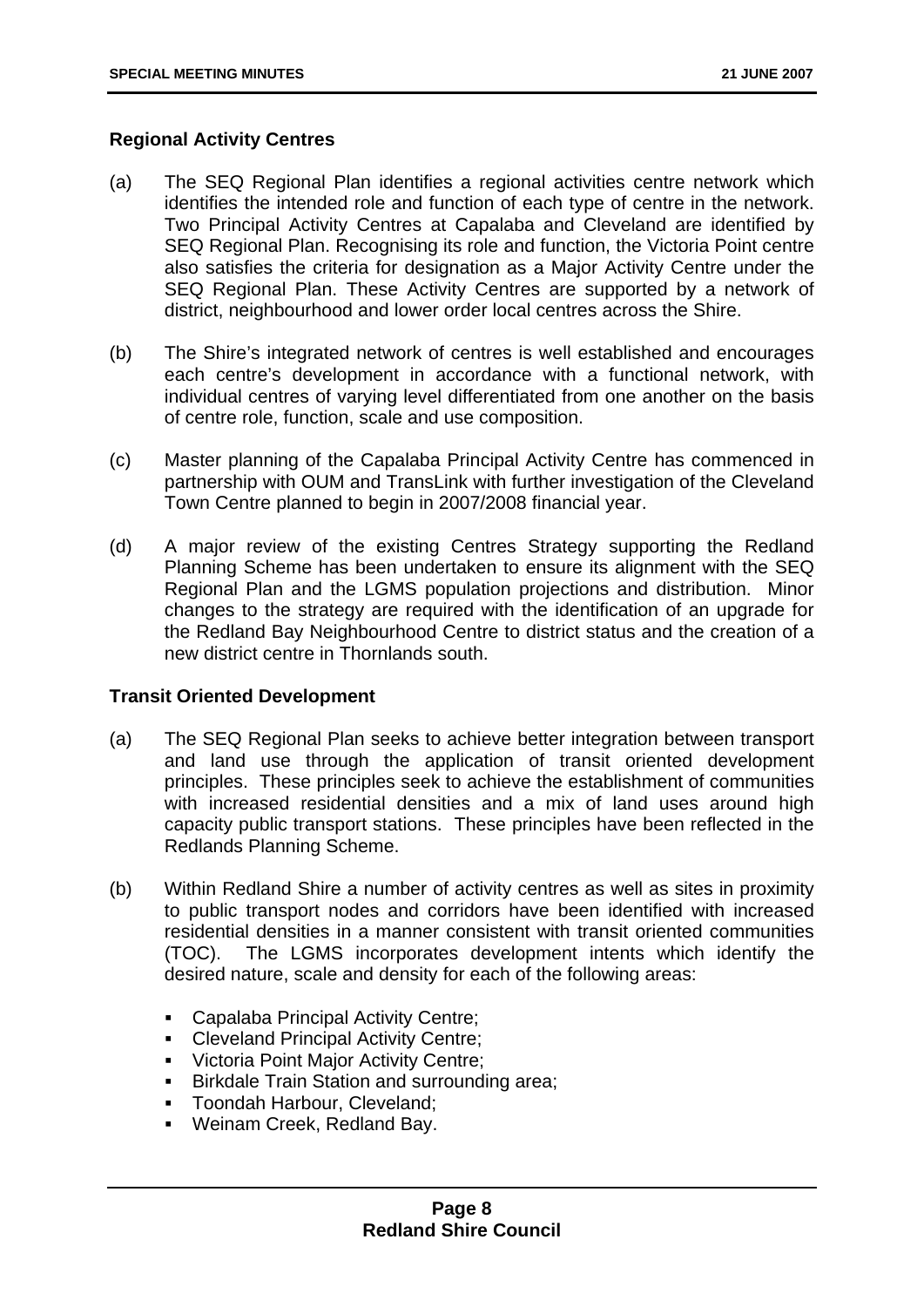- (c) Longer term opportunities for transit orientated communities incorporating predominantly residential uses are also anticipated to occur at:
	- Ormiston Train station and surrounding area;
	- **Thorneside Train Station and surrounding area;**
	- Wellington Point Train Station and surrounding area.
- (d) The development of new public transport systems together with increases in the existing frequency of public transport modes will be a key determinant for the timing of development in many of the identified TOC's. For example, the timing of the extension of the Eastern Busway to Capalaba and potentially into the Shire's eastern coastal suburbs is likely to be a major determinant in how successfully the Capalaba Principal Activity Centre redevelops in accordance with transport orientated development principles by 2026.
- (e) Much of the land currently identified as a TOC contains existing dwelling houses. The rate of redevelopment of these areas will be determined by the relative obsolescence of current improvements but will be catalysed by further investment in public transport and complimentary development of publicly owned land at railway stations.
- (f) Master plans will be progressively prepared for each TOC in accordance with identified development potential and priority.

#### **Economic Activity and Employment**

- (a) The LGMS seeks to continue to develop a dynamic, diverse and sustainable economy with increasing levels of employment opportunity in Redland Shire reflected by an increased rate of self containment of employment rising from its current rate of 50% to a target of 60% by 2026. This will require the creation of approximately 23500 new jobs within the Shire by 2026.
- (b) Strategies building upon the Shire's traditional economic strengths and emerging industry sectors have been developed to respond to the employment demand for the 23500 new jobs.
- (c) Ensuring an adequate supply of land to accommodate projected employment requirements to 2026 is a key focus of the draft Redlands LGMS. This land supply will cater for future expansion of existing businesses and industries in the Shire as well as providing opportunities for new and emerging industry sectors.
- (d) Protection of approximately 125 ha of land (net land area) for future integrated employment purposes in the area of land bounded by Boundary Road, Taylor and Springacre Roads and Eprapah Creek is critical. Over the next twenty years and beyond it is envisaged the proposed Thornlands Integrated Enterprise Area will establish as one of the Shire's prominent business and enterprise locations providing major job generating opportunities. Detailed investigations followed by structure planning of this area is a short to medium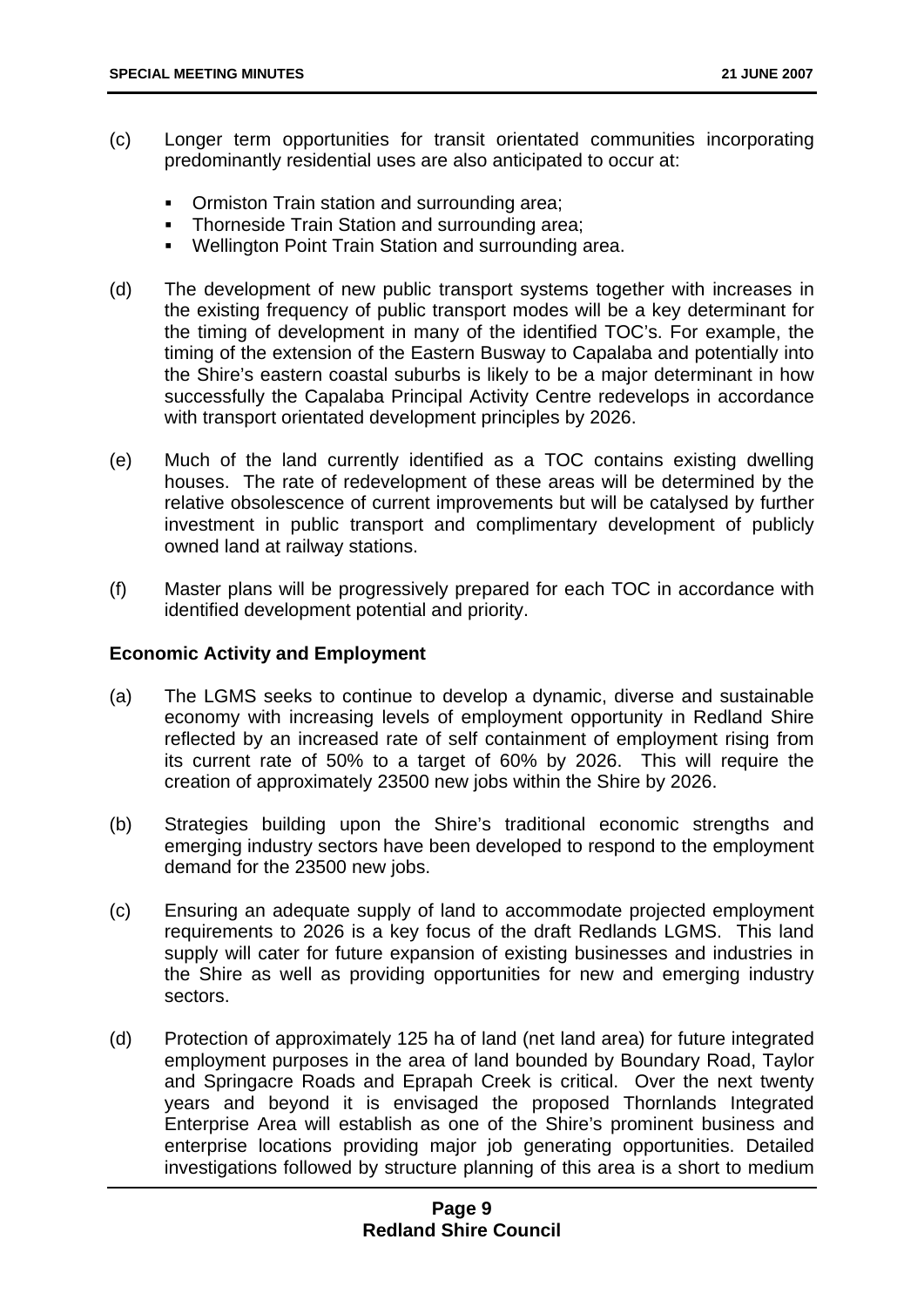term priority in association with the immediate designation of this land as a Major Development Area.

(e) Investigations will be undertaken into the Commonwealth Radio Facility at Birkdale for the establishment of a business park incorporating research and higher educational facilities in a sensitive environmental setting.

#### **Infrastructure**

- (a) The SEQ Regional Plan identifies the delivery of infrastructure as a means to shape and lead patterns of urban settlement consistent with an agreed pattern and sequence of development.
- (b) A key implementation mechanism of the SEQ Regional Plan is the ongoing development and delivery of the South East Queensland Infrastructure Plan and Program (SEQIPP) and, at the local government level, the Redlands Priority Infrastructure Plan (PIP). Commitment by the Queensland Government, Redland Shire Council and other public and private infrastructure providers to delivering these programs will be critical to ensuring the timely delivery of targeted coordinated infrastructure to meet future demand. This commitment includes development of a social infrastructure framework to provide a more detailed analysis of existing service provision and strategies to address critical gaps.
- (c) Key infrastructure items to support urban growth in the Shire which need to be included in the 2008 review of the SEQIPP include:
	- Duplication of the Cleveland Railway line between Cleveland and Manly
	- Marine transport upgrades to Toondah Harbour, Cleveland and Weinam Creek, Redland Bay.
	- Road upgrade (4 lanes) Cleveland Redland Bay Road, Victoria Point to German Church Road.

In addition to the above, timing of the construction of the Eastern Busway is considered critical to the revitalisation of the Capalaba Principal Activity Centre. The original timing of 2014/2015 for this work recognised in the 2006 version of SEQIPP should be maintained.

(d) Further detailed infrastructure planning will be required for those areas of the Shire not included in the PIP but identified for planning investigation for future urban development in this LGMS. These areas include the Southern Redland Bay Investigation Area and the areas identified in the Urban Footprint under the SEQ Regional Plan but currently zoned predominantly rural under the Redlands Planning Scheme. These areas include the proposed Thornlands Integrated Enterprise Area and the future urban growth area located between Bunker Road and Double Jump Road, Victoria Point.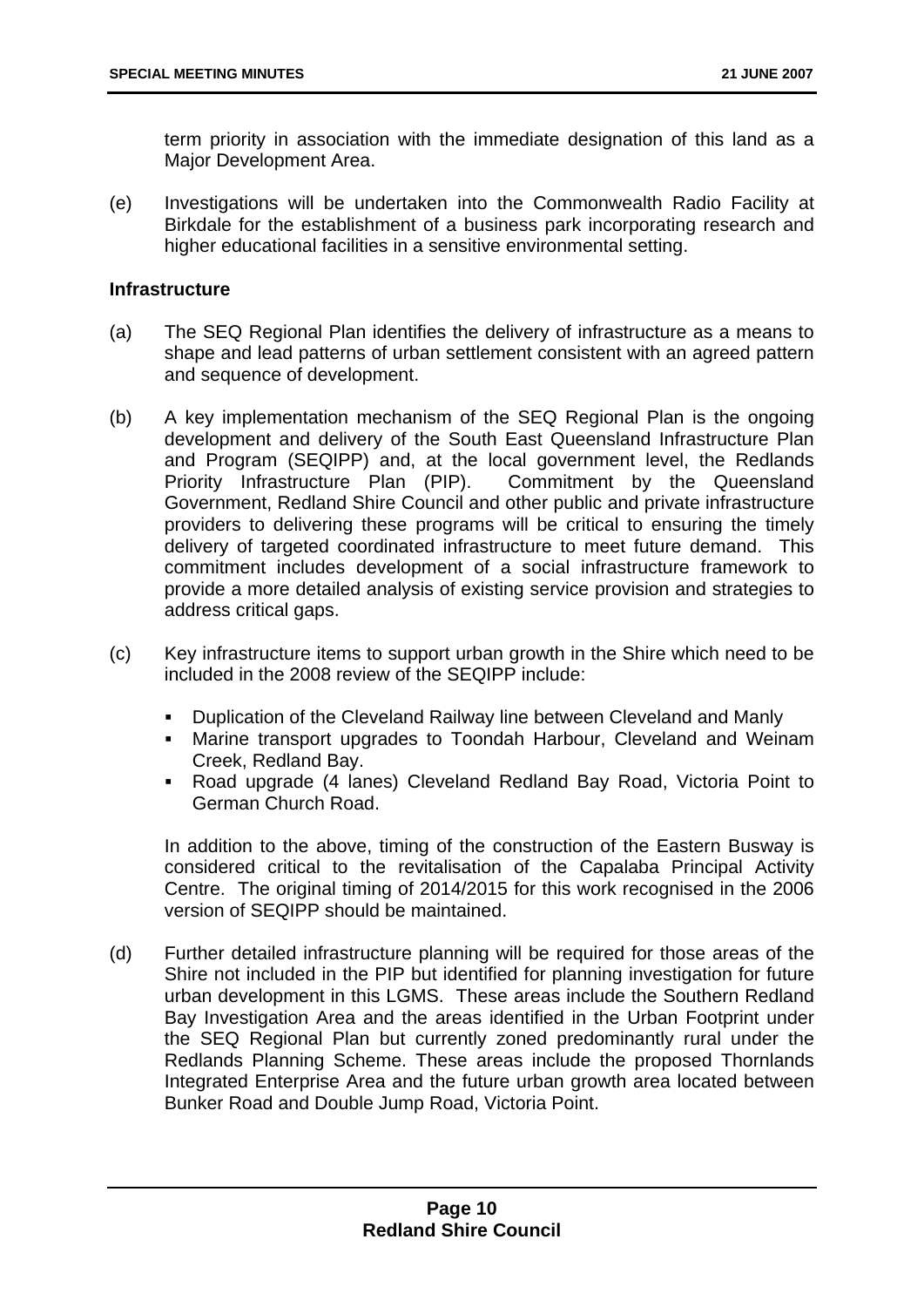#### **Urban Open Space**

- (a) The SEQ Regional Plan recognises that not all land within the Urban Footprint is suitable for urban development. Land within the Urban Footprint includes areas for active and passive recreation, the Shire's Moreton Bay foreshores and beaches, undeveloped floodplains and flood mitigation areas, areas of high scenic amenity which contribute to the Shire character and image, and areas of biodiversity significance.
- (b) The Redland Shire urban open space network:
	- identifies areas to be retained for the preservation of biodiversity
	- provides opportunities for sport and recreational activities
	- acknowledges the recreational value of Moreton Bay and beaches
	- enhances the identity and character of existing communities and contributes to the liveability, character and identity of new communities
	- contributes to the integrated management of water catchments particularly through water quality management and flood mitigation.
- (c) The identification of urban open space is integral to planning for the community's future needs particularly in high growth greenfield areas and areas where increased residential density for urban development is proposed. The LGMS outlines measures that need to be pursued to ensure future urban open space needs of the Shire will be met both within and outside the Urban Footprint of the SEQ Regional Plan.

#### **Key Strategies**

Investigation of the identified core matters has informed the preparation of six interrelated strategies which in collaboration set out Redland's desired strategy for managing growth and urban development in a manner consistent with the targets and policies set out in the SEQ Regional plan. These strategies can be summarised as follows:

- (a) *Residential development strategy* describes how Redlands will achieve the infill dwellings targets and other urban development strategies and policies in the SEQ Regional Plan and ensure that Greenfield and major redevelopment sites are effectively planned and utilised.
- (b) *Employment and economic development strategy* provides the local expression of how the economic development strategies in the SEQ Regional Plan will be achieved at the local level including identifying opportunities for a wide range of economic activity and accessible diverse employment.
- (c) *Infrastructure strategy*  broadly describes potential new infrastructure and upgrades required to efficiently support anticipated growth, how the local government will align a PIP to the LGMS to deliver trunk infrastructure and how it is intended to efficiently plan for non-PIP infrastructure, including, but not limited to, community facilities and State government infrastructure.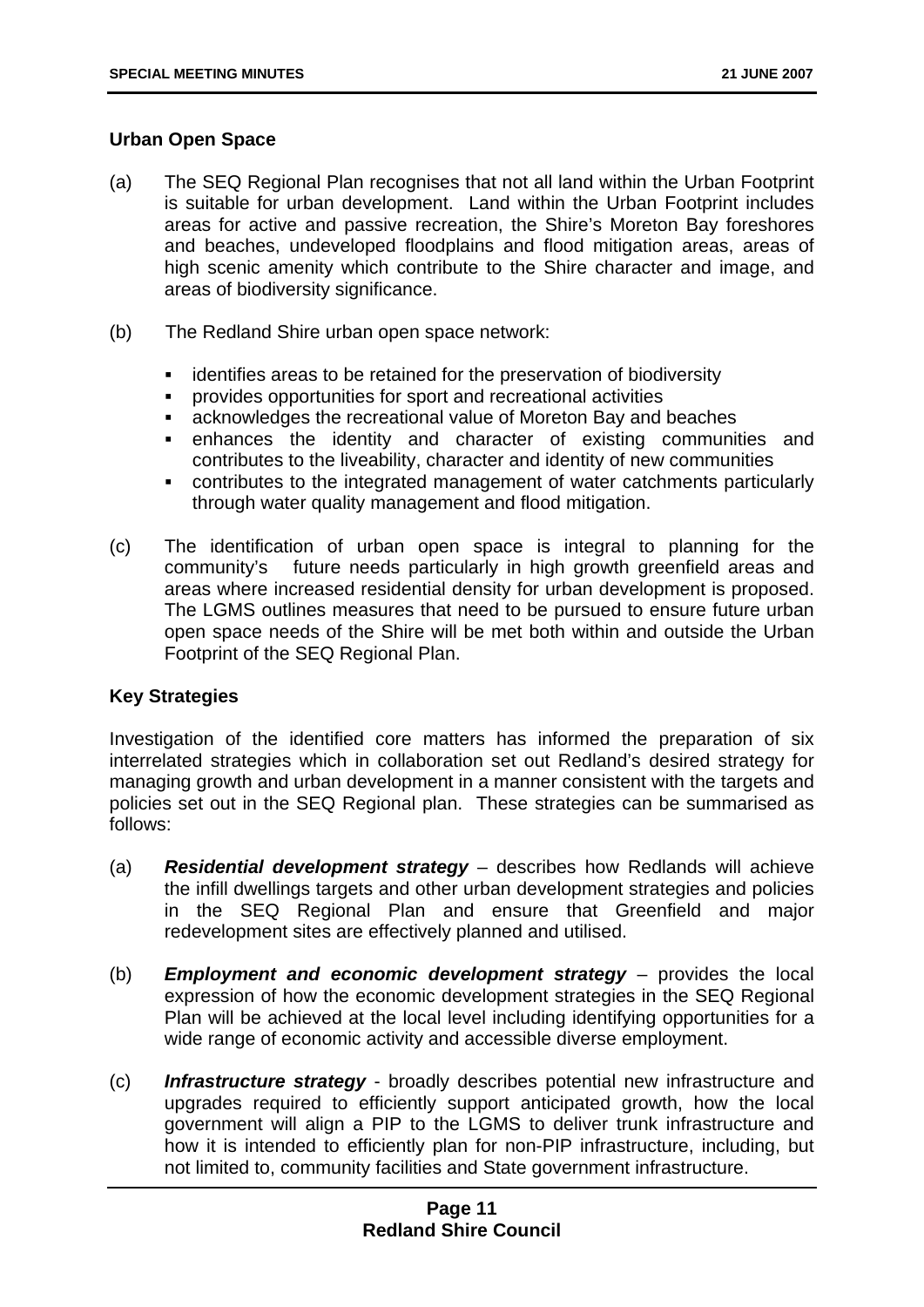- (d) *Integrated Transport strategy* broadly describes potential new upgrades to efficiently support anticipated growth and measures to move from a largely car dependent community towards a community which focuses on moving people rather than cars by increasing travel choice in a sustainable manner.
- (e) *Urban open space strategy* describes the integrated open space network and hierarchy, distinguishing between PIP and non-PIP deliverables.
- (f) *Sequencing strategy* broadly outlines the prepared sequence and timing of development and infrastructure.

Each of the above strategies is examined in detail in Section 4 of the draft Redlands LGMS (Annexure 1).

#### **2. NEXT STEPS**

Annexure 4 provides, in a tabular form, the key steps involved in the preparation of the draft Redlands LGMS. Council is currently finalising Stage 4. Once this is completed OUM will coordinate State agencies review and comment on the submitted documents. According to the OUM Implementation Guideline this process of State agency review should be completed within thirty (30) business days of receipt of the draft Redlands LGMS. Once these comments are received the draft Redlands LGMS and associated documents will need to be amended to incorporate State agency comments. At this time public notification of the LGMS may commence for a minimum period of thirty (30) business days.

Further reports will be presented to Council regarding State agency response to the draft LGMS and associated documents as well as to seek endorsement of a consultation programme to support the public release of the Redlands LGMS.

#### **RELATIONSHIP TO CORPORATE PLAN**

The LGMS is the vehicle through which Council sets out its strategy for achieving the urban development aspects of the SEQ Regional Plan at the local level. The LGMS is consistent with Council's strategic priorities regarding:

- Natural Environment:
- **Land use character:**
- **Essential service:**
- **Community health and well being; and**
- Economic prosperity.

#### **FINANCIAL IMPLICATIONS**

The draft LGMS has been prepared in accordance with Council's 2006/2007 budget. A draft Local Growth Management Strategy Public Exhibition Consultation Plan is currently being prepared to address Council's statutory requirement for public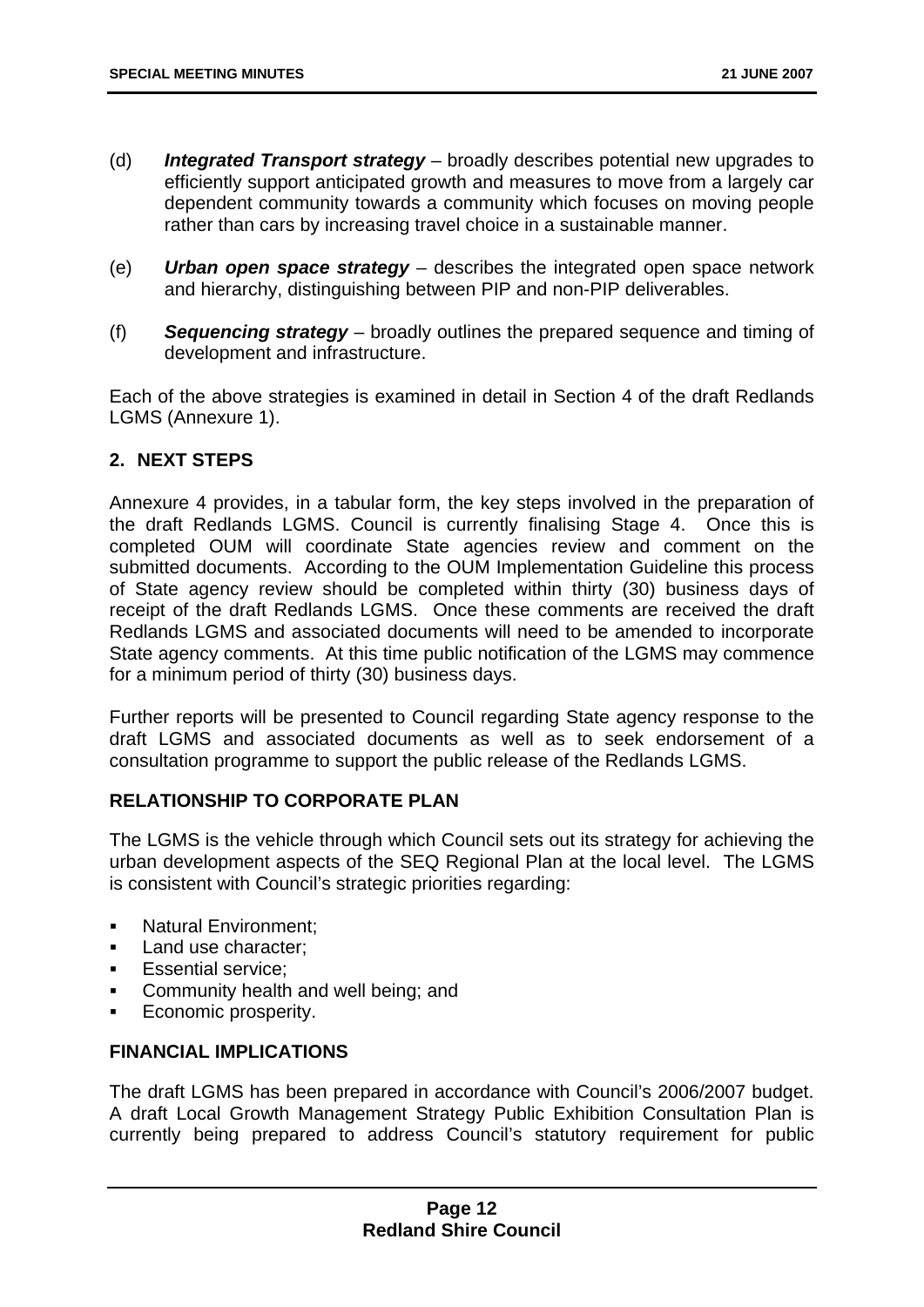exhibition of the draft Local Growth Management Strategy. Funding is anticipated to be required to support the implementation of the consultation plan.

#### **PLANNING SCHEME IMPLICATIONS**

A number of amendments to the Redlands Planning Scheme will be required to facilitate the implementation of the draft LGMS. Key amendments to the Redlands Planning Scheme are documented in the draft Schedule of Implementation Activities.

As a consequence of this Special Meeting of Council being open to the public, it is considered (and on advice from OUM) that the Regional Planning Minister be requested to declare the Thornlands Integrated Enterprise Area (identified on Annexure 5) as a Major Development Area consistent with the recommendations of the draft Redlands LGMS.

#### **CONSULTATION**

Preparation of the draft LGMS has involved extensive consultation with other Groups of Council. In addition, a LGMS Steering Committee was established comprising the Mayor, Chair of the Planning and Policy Committee, General Manager Planning and Policy Department, Manager Land Use Planning, Manager Environmental Management Group, Manager Community and Social Planning and Manager Infrastructure Planning Group.

Councillors have been briefed on the development of the Draft LGMS through two workshops conducted in April 2007. External consultation has also been regularly undertaken with the Office of Urban Management. Additionally, a whole of Government State Government agency presentation was conducted in late 2006. Following completion of the first State Interest Review of the draft LGMS, Council will need to consult with the Redlands Community on the draft LGMS. A detailed Public Exhibition Consultation Plan is currently being prepared.

#### **OPTIONS**

#### **PREFERRED**

That Council resolve as follows:

- 1. To adopt the draft Redlands Local Growth Management Strategy, associated Planning Study and Schedule of Implementation Activities prepared pursuant to the South East Queensland Regional Plan 2005-2026 and Implementation Guideline No 2 "Local Growth Management Strategies" for the purposes of First State Interest Review;
- 2. To submit a copy of the draft Redlands Local Growth Management Strategy associated Planning Study and Schedule of Implementation Activities to the Regional Planning Minister for the purposes of First State Interest Review; and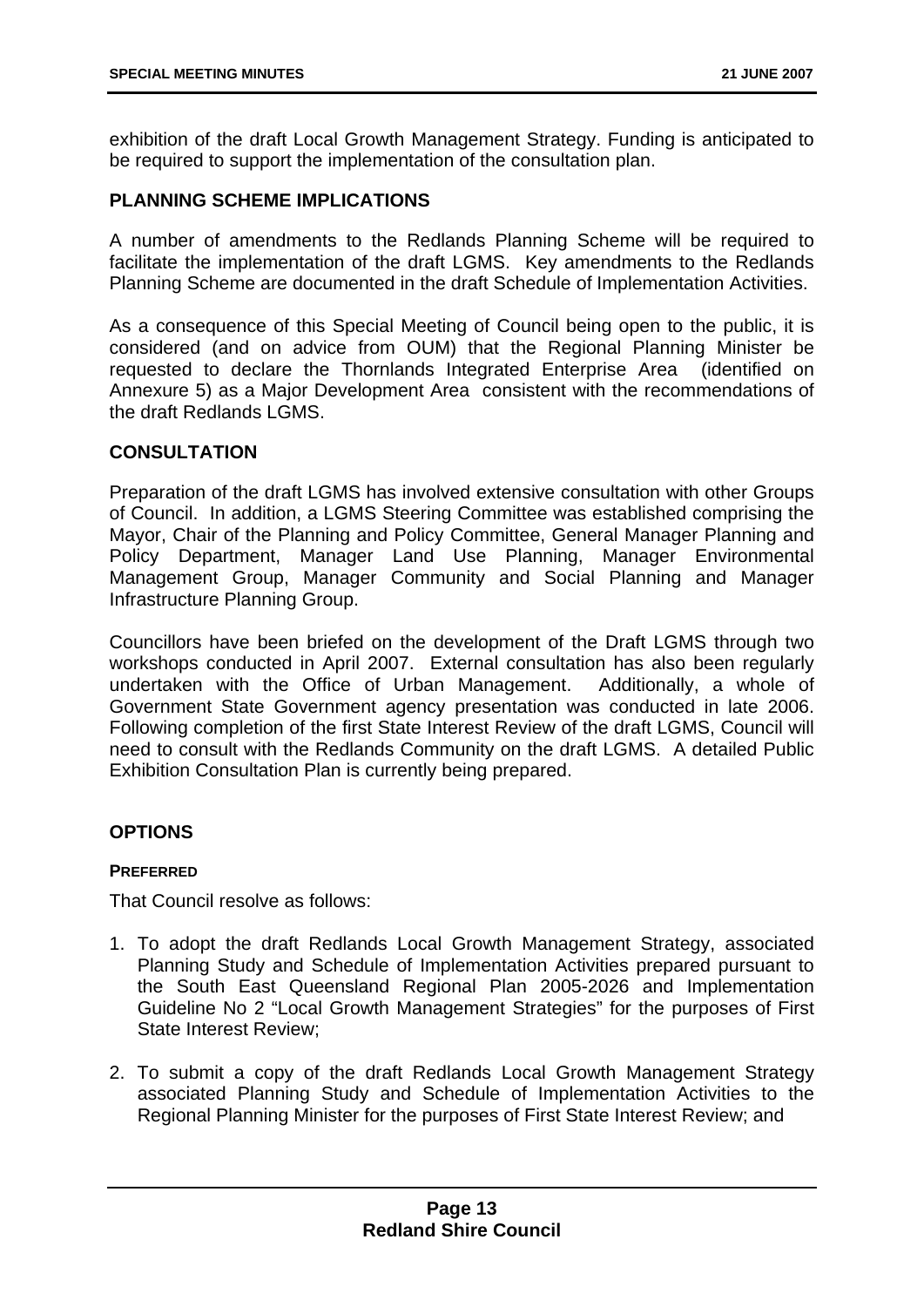3. That Council formally write to the Regional Planning Minister seeking to include the area as shown in Annexure 5 as a Major Development Area under the Regulatory Provisions of the South East Queensland Regional Plan 2005-2026.

#### **ALTERNATIVE**

- 1. That Council does not adopt the draft Redlands Local Growth Management Strategy for the purpose of First State Interest Review until further review and investigations are completed; and
- 2. That Council not formally write to the Regional Planning Minister seeking to include the area as shown in Annexure 5 as a Major Development Area under the Regulatory Provisions of the South East Queensland Regional Plan 2005-2026.

#### **OFFICER'S RECOMMENDATION**

That Council resolve as follows:

- 1. To adopt the draft Redlands Local Growth Management Strategy, associated Planning Study and Schedule of Implementation Activities prepared pursuant to the South East Queensland Regional Plan 2005-2026 and Implementation Guideline No 2 "Local Growth Management Strategies" for the purposes of First State Interest Review;
- 2. To submit a copy of the draft Redlands Local Growth Management Strategy, associated Planning Study and Schedule of Implementation Activities to the Regional Planning Minister for the purposes of First State Interest Review; and
- 3. That Council formally write to the Regional Planning Minister seeking to include the area as shown in Annexure 5 as a Major Development Area under the Regulatory Provisions of the South East Queensland Regional Plan 2005-2026.

#### **COUNCIL RESOLUTION**

| Moved by:    | Cr Dowling |
|--------------|------------|
| Seconded by: | Cr Beard   |

**That Council resolve as follows:** 

- **1. To adopt the draft Redlands Local Growth Management Strategy (Annexure 1), associated Planning Study and Schedule of Implementation Activities, [with the following amendments:** 
	- **a. to remove reference to 'residential' in Thornlands Integrated Enterprise Area;**
	- **b. to include new dot point on page 38 of 97 of Annexure 1 to read: "transport infrastructure upgrades to facilitate the revitalisation of the Capalaba Principal Activity Centre"; and**